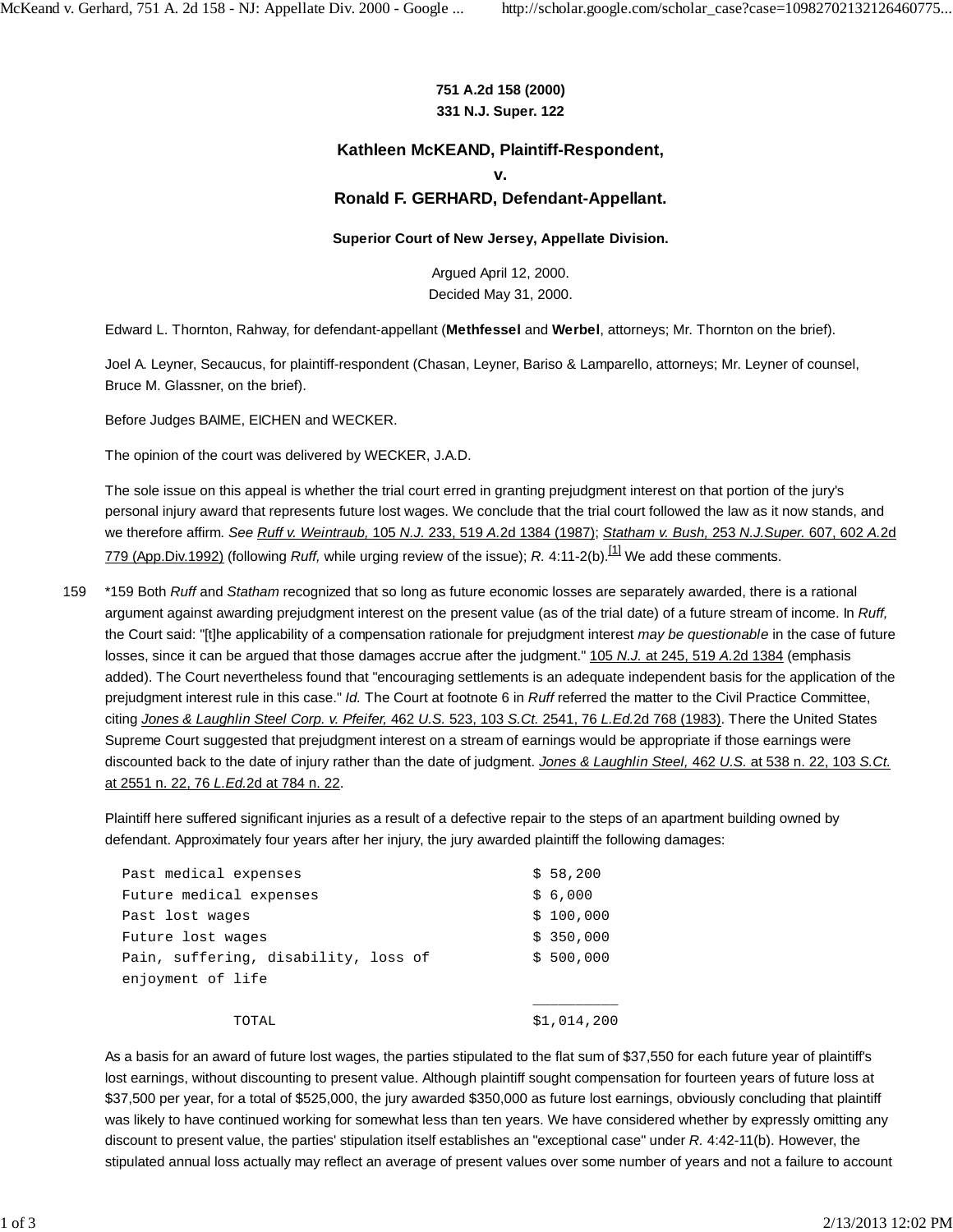for the time value of money.<sup>[2]</sup> We cannot say that the stipulation justifies an "exceptional case" exception to the prejudgment interest rule. *See Ruff, supra,* 105 *N.J.* at 245, 519 *A.*2d 1384.

The time value of money has long been recognized as an essential factor in calculating a fair damage award. Recently the Supreme Court reiterated "the firm obligation [on trial courts] to provide guidance to juries on the relevance of work-life expectancy tables and *`the determination of the present or current value of such an award.'" DeHanes v. Rothman,* 158 *N.J.* 90, 103, 727 *A.*2d 8 (1999) (quoting *Caldwell v. Haynes,* 136 *N.J.* 422, 441, 643 *A.*2d 564 (1994)) (emphasis added). Discounting a future economic loss to present value and awarding prejudgment interest on a past economic loss are corollaries of the same principle—that a sum of money available for investment on Day One is worth more than the same sum available at some later date. It is axiomatic that the jury must be instructed on the present value of a future stream of earnings and on an acceptable

160

\*160 method for discounting each element of future economic loss to present value. In *Jones & Laughlin Steel,* the Court wrote:

Thus, although the notion of a damage award representing the present value of a lost stream of earnings in an inflation-free economy rests on some fairly sophisticated economic concepts, the two elements that determine its calculation can be stated fairly easily. They are: (1) the amount that the employee would have earned during each year that he could have been expected to work after the injury; and (2) the appropriate discount rate, reflecting the safest available investment. The trier of fact should apply the discount rate to each of the estimated installments in the lost stream of income, and then add up the discounted installments to determine the total award.

#### [462 *U.S.* at 537, 103 *S.Ct.* at 2551, 76 *L.Ed.*2d at 783-84.]

*Compare DeHanes,* 158 *N.J.* at 103, 727 *A.*2d 8 (future economic loss must be reduced to present value), *with Friedman v. C & S Car Service,* 108 *N.J.* 72, 78-79, 527 *A.*2d 871 (1987) (future non-economic loss is not subject to discounting to present value).

One justification for the award of pre-judgment interest is that the defendant has had the use of the money and the plaintiff has been denied its use. That justification is not borne out, however, with respect to a future economic loss. This very simple example will illustrate why that is so.

If we assume a 5% annual simple interest rate, with no inflation factor, \$100 invested today will grow, and is therefore the equivalent of \$105 one year from today, \$110.25 two years from today, and so on. But \$100 today would have been produced by investing \$95.24 at 5% one year ago, or \$90.70 invested two years ago. Thus a jury's determination that a plaintiff is entitled to \$105 one year from today would be satisfied if she received \$100 today, and would also have been satisfied if she had received \$95.24 one year ago, or \$90.70 two years ago. Those are the sums the defendant has been free to invest or use, and by paying \$100 today, defendant is accounting for prejudgment interest on those sums. By contrast, if a defendant who owes plaintiff \$100 today (to enable her to have \$105 in one year) is also required to pay 5% interest on that \$100 from the date of the complaint,<sup>[3]</sup> plaintiff would receive more than \$100 today, thereby producing more than \$105 one year from today. It appears that plaintiff is gaining a windfall, and defendant is suffering a penalty, unless the future loss is first discounted not to its "present" value as of the judgment date, but back to the date of injury. *See Jones & Laughlin Steel,* 462 *U.S.* at 538, n. 22, 103 S.Ct. 2541.<sup>[4]</sup>

The Supreme Court in *Ruff* recognized the *Jones and Laughlin Steel* analysis, but nevertheless concluded that the imposition of prejudgment interest on future losses was justified by its value as an incentive "to encourage settlement." 105 *N.J.* at 245, 519

*A.*2d 1384. That, of course, is a policy decision that the Court has made, in recognition of the rationale set forth in \*161 *Busik v. Levine,* 63 *N.J.* 351, 359, 307 *A.*2d 571 (1973): 161

> There is also a public stake in the controversy, for tort litigation is a major demand upon the judicial system. Delay in the disposition of those cases has an impact upon other litigants who wait for their turn, and upon the taxpayers who support the system. And here there is a special inducement for delay, since generally the claims are covered by liability insurance, and when payment is delayed, the carrier receives income from a portion of the premiums on hand set aside as a reserve for pending claims. Hence prejudgment interest will hopefully induce prompt defense consideration of settlement possibilities.

The Supreme Court in *Ruff* left open the possibility that "exceptional circumstances," as provided by *R.* 4:42-11(b), might